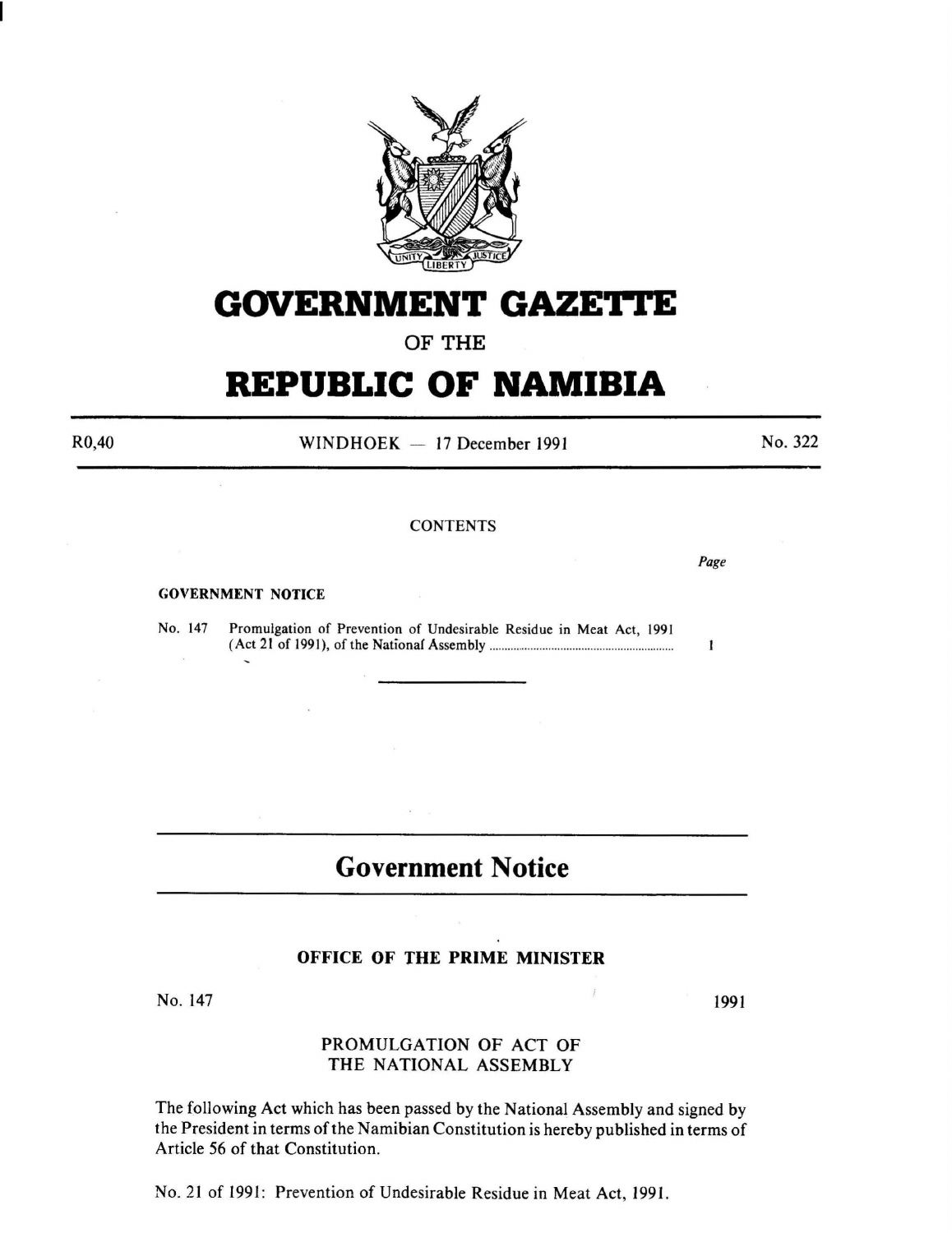ina (na)<br>Transferansi

# Act No. **21, 1991 PREVENTION OF UNDESIRABLE RESIDUE IN MEAT ACT, 1991**

# **ACT**

**To provide for control over the administration of certain products to animals which may cause undesirable residue in meat and meat products; to further regulate the slaughtering of animals and the marketing of meat and meat products; and to provide for incidental matters.** 

*(Signed by the President on 5 December 1991)* 

BE IT ENACTED by the National Assembly of the Republic of Namibia, as follows:-

**1.** In this Act, unless the context otherwise indi-

cates-

"analyst" means a person designated under section 9 as an analyst;

"Director" means the person who holds the post of Director: Veterinary Services in the Ministry;

"Group I substance" means -

(a) any product consisting of or containing-

(i) stilbenes, stilbenes derivatives, or their salts and esters;

(ii) thyrostatic substances;

(iii) anabolic growth stimulants with a hormonal action;

(b) any product with oestrogenic, androgenic or gestagenic actions, but excluding any such product which has been declared as a Group II substance; and

(c) any other product declared as a Group I substance under section 2;

 $\mathcal{A}_\mathbf{r}$ 

 $\mathbf{I}$ 

Definitions.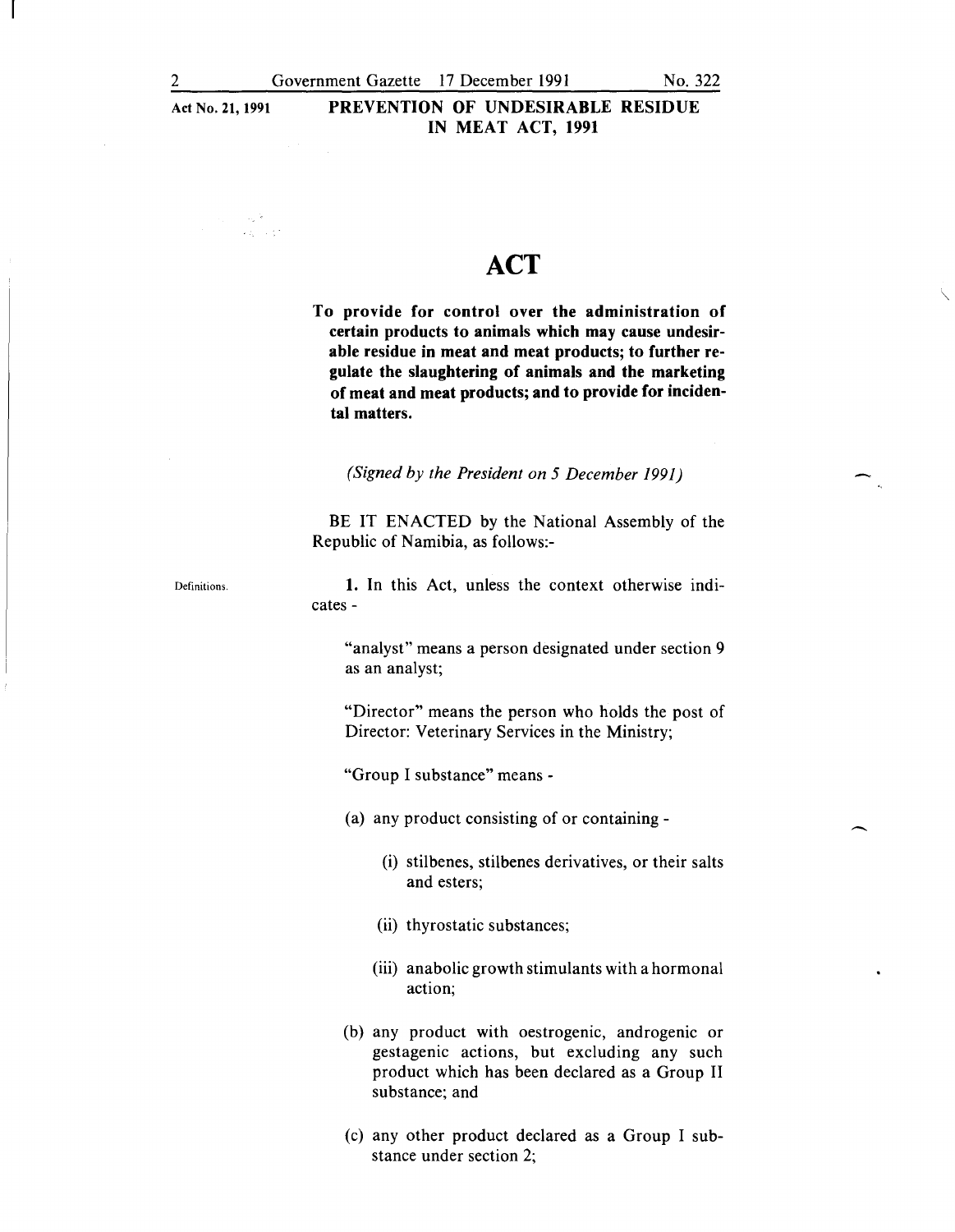Act No. **21, 1991** 

#### **PREVENTION OF UNDESIRABLE RESIDUE IN MEAT ACT, 1991**

"Group II substance" means any product declared as a Group II substance under section 2;

"Group III substance" means any product declared as a Group III substance under section 2;

"inspector" means a person designated under section 7 as an inspector;

"meat" means any portion of the carcass of an animal ordinarily used for human consumption;

"meat product" means any commodity wholly or partly derived from the processing of meat;

"Minister" means the Minister of Agriculture, Water and Rural Development;

"Ministry" means the Ministry of Agriculture, Water and Rural Development;

"prescribed" means prescribed by regulation made under this Act;

"prohibited substance" means any product declared as a prohibited substance under section 2;

"public service" means the public service mentioned in section 2 of the Public Service Act, 1980 (Act 2 of 1980);

"Public Service Commission" means the Commission established by section 4 of the Public Service Act, 1980 (Act 2 of 1980);

"this Act" includes any regulation made or notice issued under this Act;

"veterinarian" means a person registered or deemed to be registered in terms of the Veterinary and Para-Veterinary Professions Proclamation, 1984 (Proclamation AG. 14 of 1984), to practise a veterinary profession; and

"withdrawal time", in relation to a Group II or Group III substance, means the appropriate withdrawal time prescribed under section 2.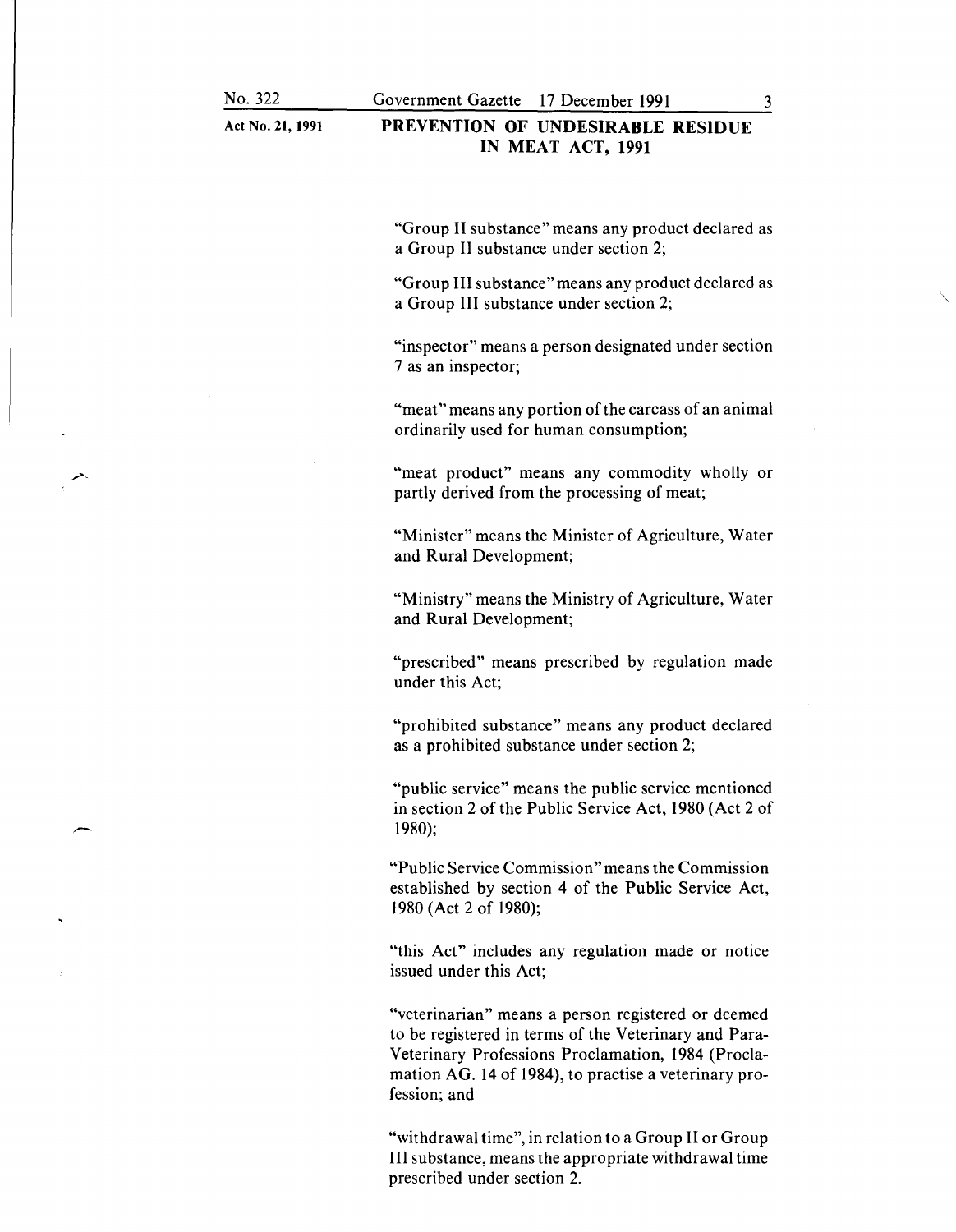Minister's power in rela**tion to certain substances.** 

**2.** (1) The Minister may by notice in the *Gazette,* for the purposes of this Act -

- (a) declare, either as a Group I or a Group II or a Group III substance-
	- (i) any product being a substance or containing a substance registered as a stock remedy or farm feed in terms of the Fertilizers, Farm Feeds, Agricultural Remedies and Stock Remedies Act, 1947 (Act 36 of 1947);
	- (ii) any product being a substance registered as a medicine in terms of the Medicines and Related Substances Control Act, 1965 (Act 101 of 1965); or
	- (iii) any product consisting of or contammg oestrogen, testosterone or progesterone or any other product which is used, or recommended as suitable for use, in connection with livestock or wild animals for therapeutic purposes or for purposes of fattening or improving fertility, growth, production or working capacity and which, when administered to an animal, has a hormonal action and causes or, in the opinion of the Minister, is likely to cause a residue in the tissue of such animal;
- (b) declare any product used or recommended as suitable for use, or manufactured or sold for use in connection with livestock or wild animals, whether or not such product is a Group I or Group II or Group III substance, and which is not a stock remedy or farm feed registered as such in terms of the said Fertilizers, Farm Feeds, Agricultural Remedies and Stock Remedies Act, 1947, or a medicine registered as such in terms of the said Medicines and Related Substances Control Act, 1965, as a prohibited substance;
- (c) whether in general or in respect of any particular Group II or Group III substance, prescribe a period (in this Act referred to as a "withdrawal time") during which, following the treatment of an animal with such substance, the meat of such animal shall be considered unfit for human con-

/

 $\overline{\phantom{a}}$ 

-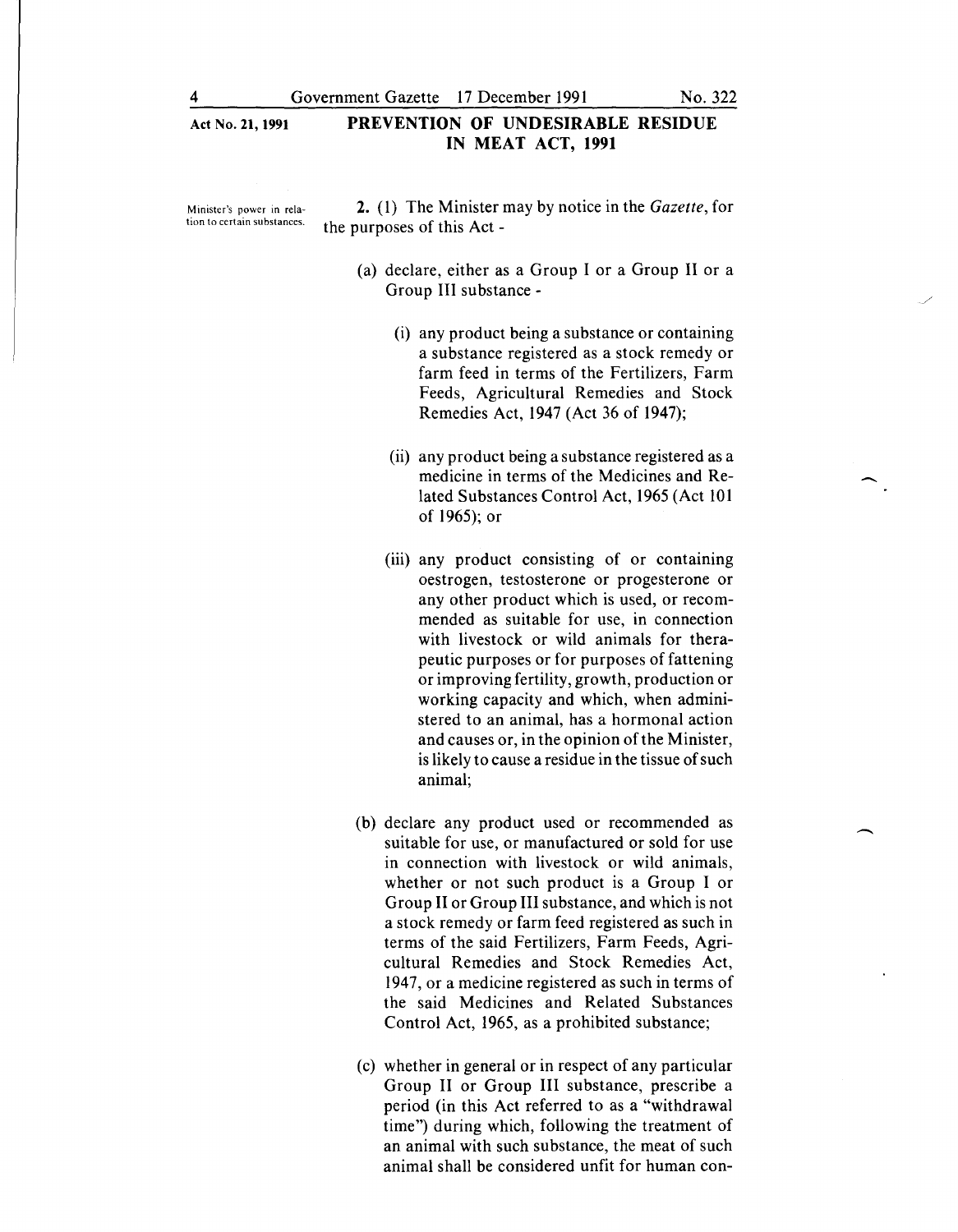E.

-

Act No. 21, 1991

#### PREVENTION OF UNDESIRABLE RESIDUE IN MEAT ACT, 1991

sumption or the processing thereof into a meat product.

(2) The Minister may amend or revoke any notice issued under subsection (1).

Prohibition on possession of prohibited substances.

3. No person shall have in his or her possession any prohibited substance except for the purpose of the carrying out of any research and with the written approval of the Minister and subject to such conditions as the Minister may impose.

Prohibition on the administration of certain substances to certain animals.

4. (1) Except with the written approval of the Director and subject to such conditions as the Director may impose, no person shall administer or cause or permit to be administered any Group I substance to any prescribed animal.

(2) No person shall administer or cause or permit to be administered any Group II substance to any prescribed animal, except -

(a) if it is administered to such an animal-

- (i) by a veterinarian or by a person acting under the directions and control of a veterinarian; or
- (ii) by the owner or person in control of the animal concerned and such owner or person has obtained such substance upon the prescription of a veterinarian; and
- (b) if it is administered for a prescribed purpose and in the prescribed manner.

5. ( 1) No person shall deliver or cause or permit to be delivered, any prescribed animal for slaughter to any prescribed abattoir, knowing or having reasonable grounds to suspect that -

- (a) any prohibited substance or Group I substance has at any time been administered to such animal;
- (b) any Group II or Group III substance has been administered to such animal and that the withdrawal time applying to such substance has not yet expired.

Prohibition on slaughtering of animals to which certain substances were administered.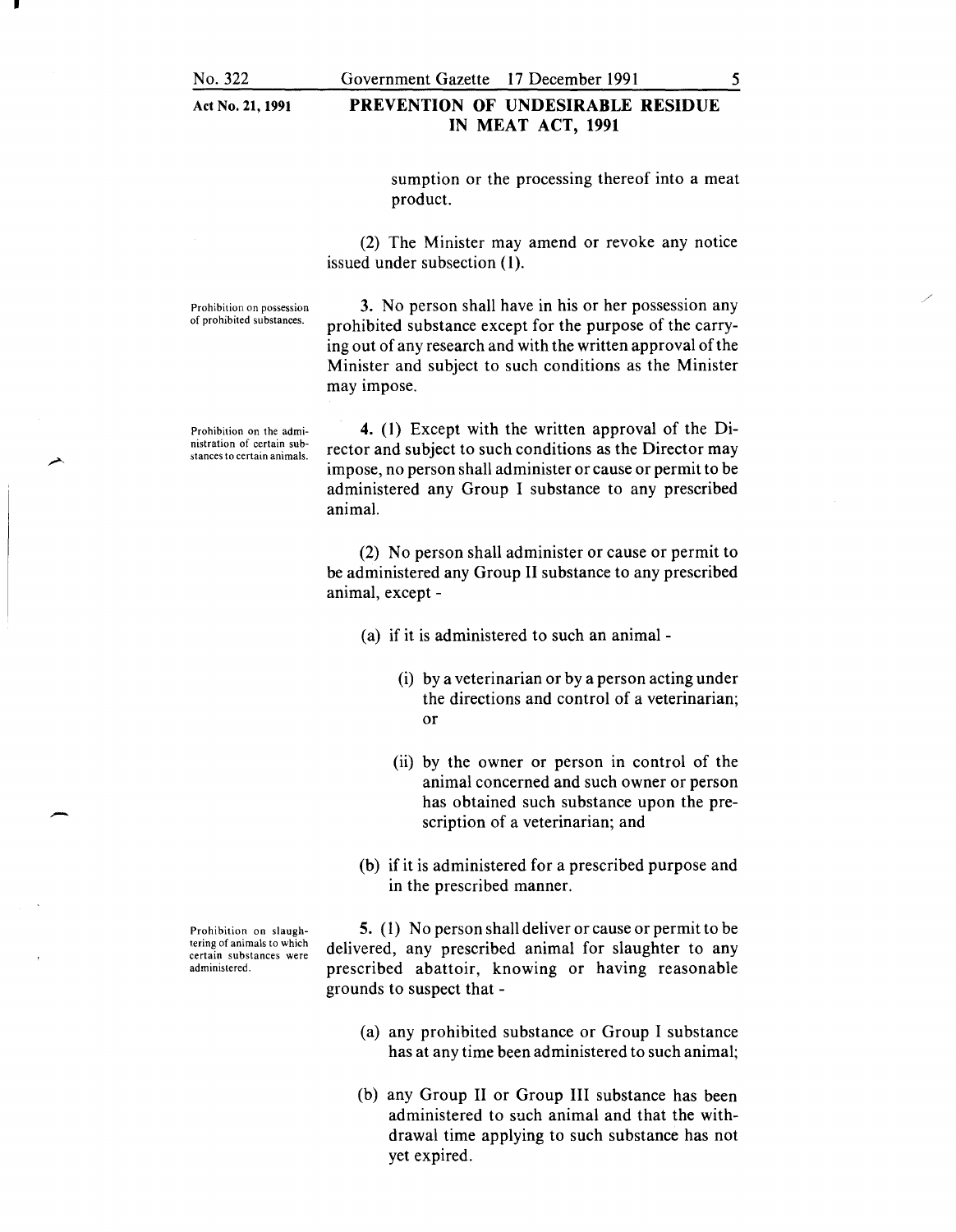(2) The owner or person in charge of an abattoir may, if such owner or person has reasonable grounds to believe that any prescribed animal which is being or has been delivered to such abattoir contrary to the provisions of subsection (1), refuse to receive such animal at such abattoir or take such steps as he or she deems necessary to return the animal concerned to the owner or any other person in charge thereof.

(3) Any costs incurred by the owner or person in charge of an abattoir in connection with the return of an animal in terms of subsection (2), shall be paid by, or may be recovered from, the owner or any other person in charge of the animal.

Export of meat or meat products to prescribed **countries.** 

**6. ( 1)** Notwithstanding anything to the contrary in any law contained, no meat or meat product derived from a prescribed animal shall be exported to any prescribed country, unless -

- (a) such animal was slaughtered at a prescribed abattoir;
- (b) the meat of such animal was cut at a prescribed cutting plant;
- (c) in the case of a meat product, such meat product was processed at a prescribed processing plant; and
- (d) such meat, and where necessary, such meat product, was stored at a prescribed cold storage pending exportation.

(2) Whenever the Director comes to the conclusion that any meat or meat product intended for export to a prescribed country-

- (a) is meat or a meat product derived from a prescribed animal -
	- (i) to which a prohibited substance or Group I substance has at any time been administered; or
	- (ii) to which a Group II or Group III substance has been administered and which was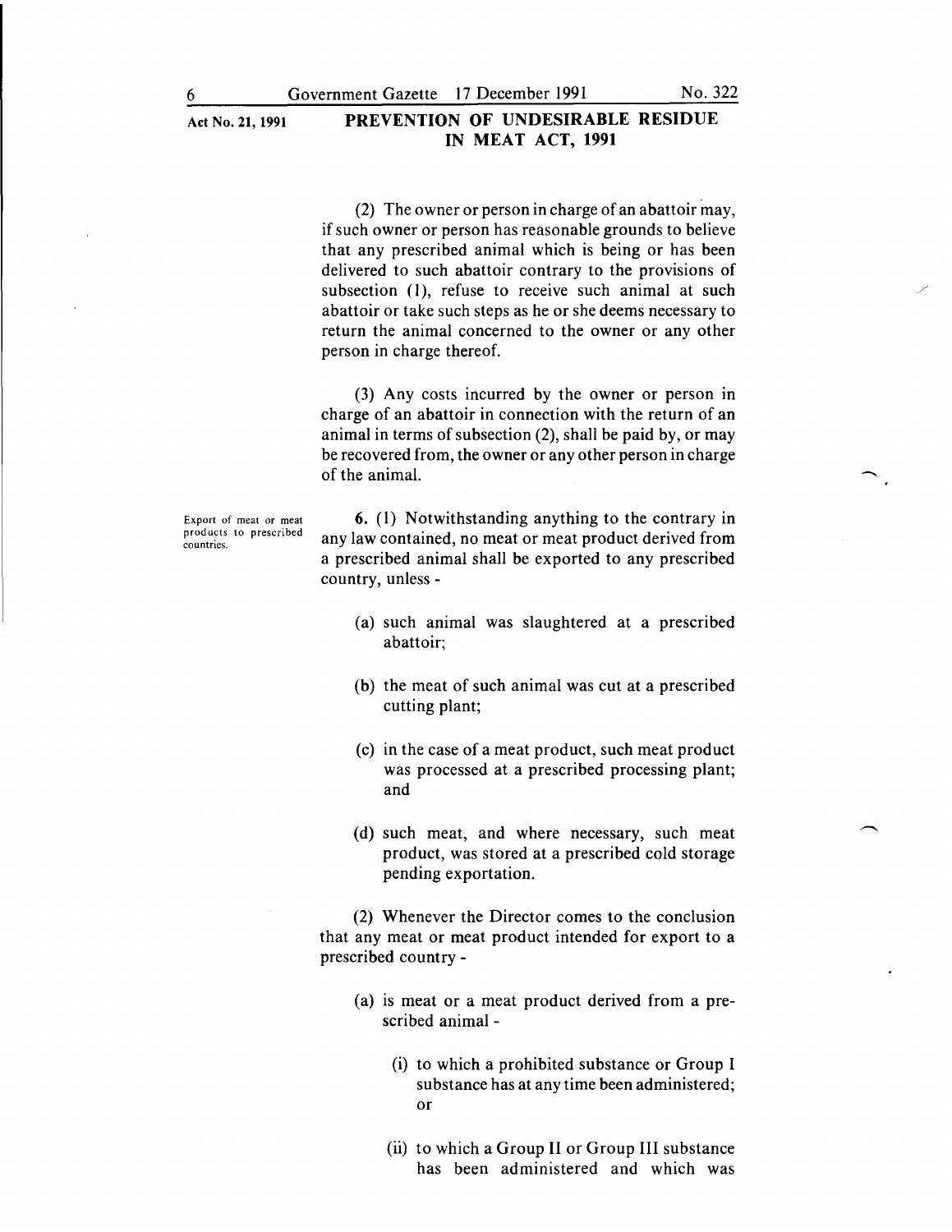### Government Gazette I7 December I99I

# **PREVENTION OF UNDESIRABLE RESIDUE IN MEAT ACT, 1991**

slaughtered before the withdrawal time applying to such substance expired;

- (b) contains any residue of any prohibited substance or Group I or Group II or Group III substance; or
- (c) is meat or a meat product in respect of which any provision of subsection (I) has not been complied with,

the Director shall cause such meat or meat product to be seized and removed to such place as the Director may determine or cause any other steps to be taken in order to prevent such meat from being dispatched from Namibia.

(3) Any meat or meat product seized in terms of subsection (2), shall be disposed of in a manner as prescribed.

**7.** (I) The Minister may designate officers or employees in the public service, or other persons, as inspectors to exercise and perform, subject to the instructions and directives of the Director, the powers and functions conferred upon or assigned to an inspector by or under this Act.

(2) An inspector who is not an officer or employee in the public service, shall receive such remuneration and allowances as the Minister may determine in consultation with the Public Service Commission.

(3) Every person designated as an inspector under subsection (1) shall be furnished with a certificate signed by the Minister stating that such person has been so designated.

(4) Any interested person may, where any inspector exercises any power or function under this Act, require such inspector to produce the certificate referred to in subsection (3) to him or her.

(5) The Director may authorise, subject to such conditions as the Director may impose, any person to accompany an inspector during the performance by such inspector of any function in terms of this Act.

**8.** (I) Subject to the provisions of this section, an inspector may at any reasonable time without a warrant

Inspectors.

-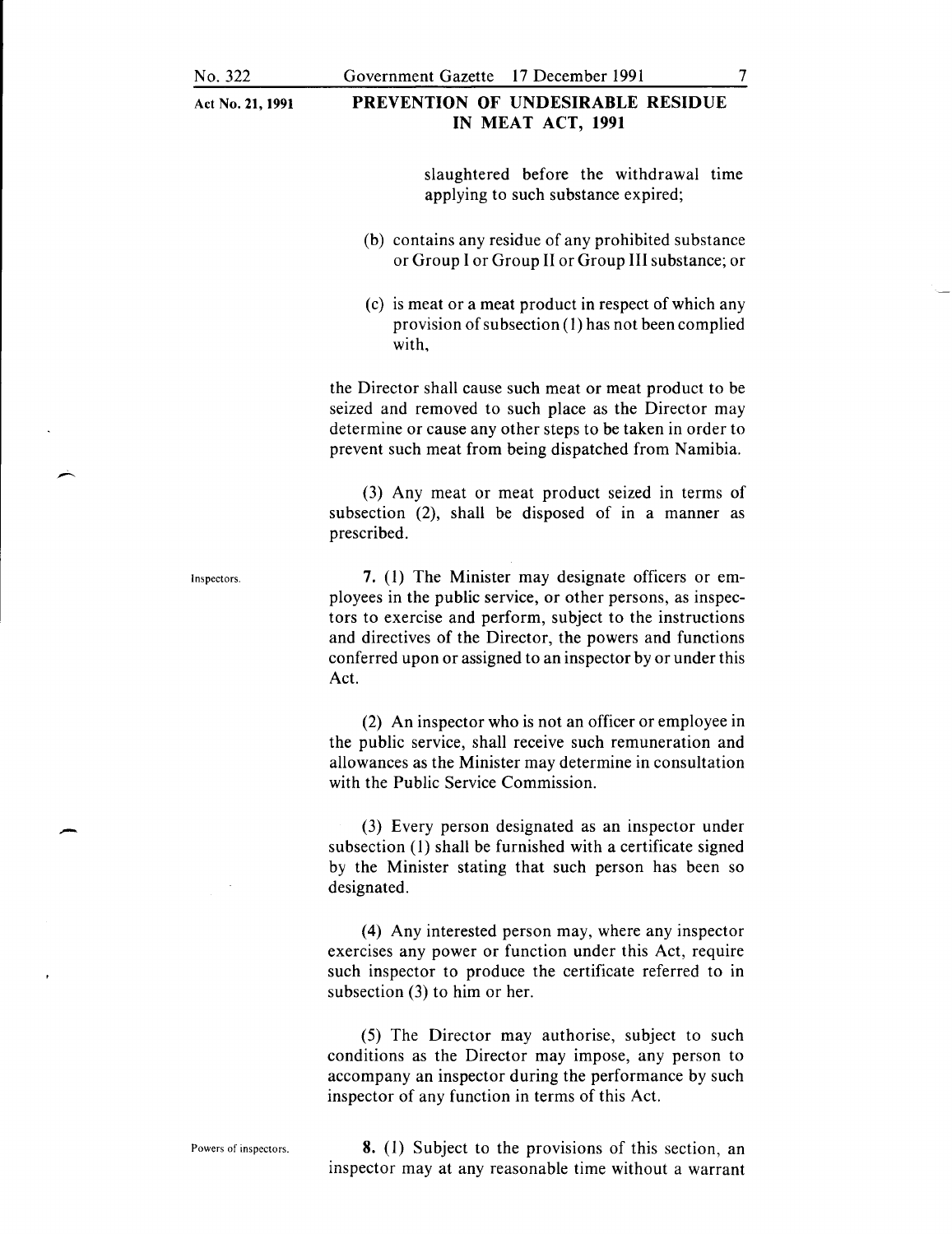and without permission, enter upon any premises, vehicle or vessel, and on or in such premises, vehicle or vessel perform any such act as he or she may deem necessary in order to ascertain whether the provisions of this Act have been or are being complied with, and may-

- (a) inspect or cause to be inspected any prescribed animal, meat, meat product, substance or any instrument, equipment or other article being used or destined to be used for the administration of substances to animals, found by him or her on or in such premises, vehicle or vessel, and demand from the person in charge thereof any information regarding such animal, meat, meat product, substance, instrument, equipment or other article;
- (b) cause any vehicle or vessel to be brought to a halt and have it searched in order to ascertain whether any prescribed animal, meat, meat product, prohibited substance or Group I or Group II substance is being transported on or in such vehicle or vessel;
- (c) examine any book or document found by him or her on or in any such premises, vehicle or vessel, and which he or she on reasonable grounds suspects to relate to any matter referred to in this Act and make copies of or extracts from such book or document, and demand from the owner or custodian of any such book or document an explanation of any entry therein;
- (d) seize and remove or cause to be removed any animal, meat, meat product, substance, book, document, instrument, equipment or other article which he or she may lawfully inspect, examine or search for under this section which in his or her opinion may afford evidence of a contravention of any provision of this Act; and
- (e) take any sample or cause any sample to be taken of the tissue, blood or discharge of a prescribed animal, or of meat or any meat product or any substance for the purposes of any test, analysis or examination provided for in this Act and direct any person on the premises, vehicle or vessel on which such sample is taken, to assist him or her therein.

 $\overline{\phantom{a}}$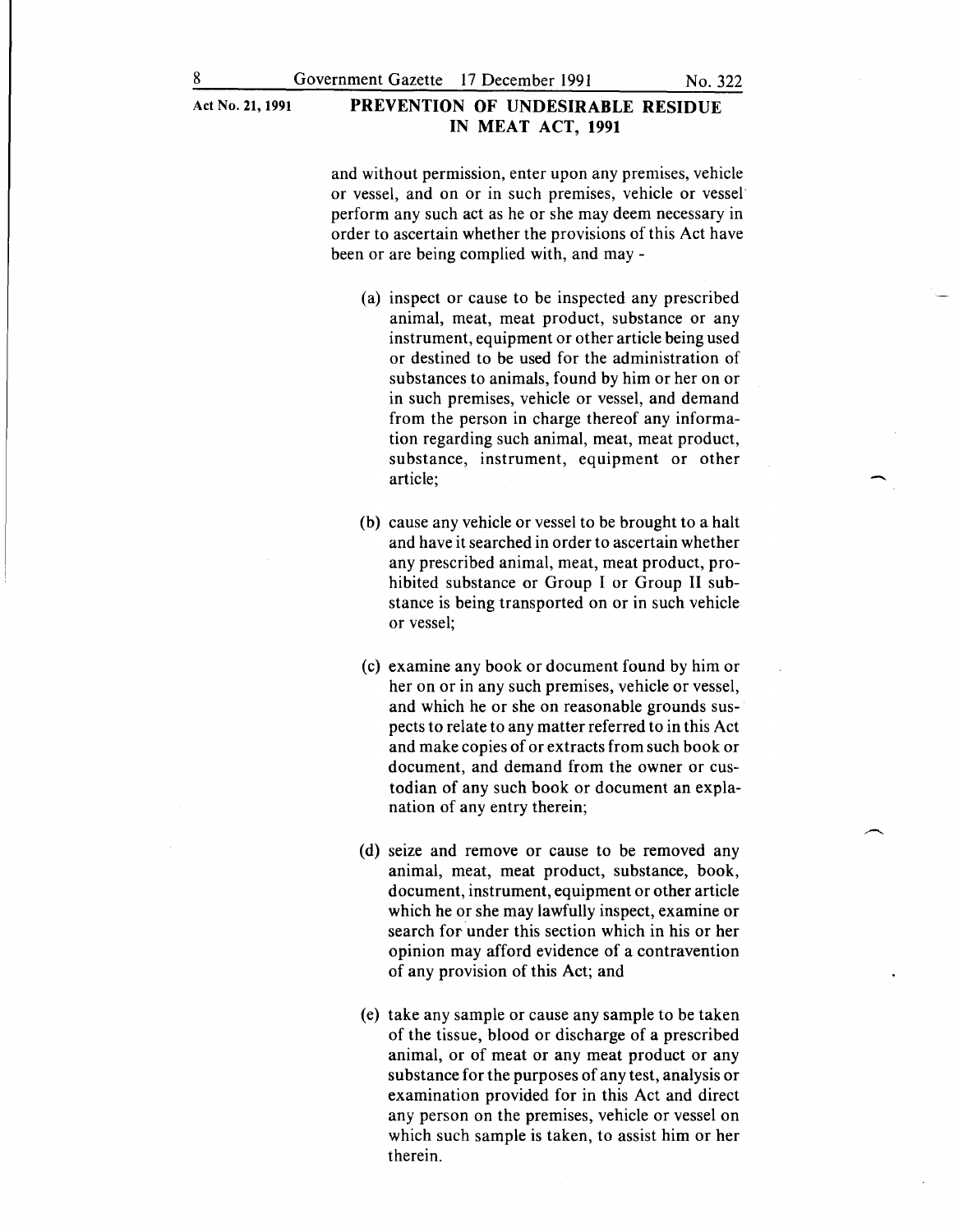Act No. 21, **1991** 

#### **PREVENTION OF UNDESIRABLE RESIDUE IN MEAT ACT, 1991**

(2) No search of the home of any person shall be carried out under the provisions of subsection (1) unless such search is authorised by a search warrant which has been issued by a magistrate or judge upon information on oath that-

- (a) there are reasonable grounds for believing that any article referred to in the said subsection is in the possession or under the control of any person or upon or at any home within the area of jurisdiction of such judicial officer;
- (b) such search is necessary for a purpose referred to in Article 13( **l)** of the Namibian Constitution;

Provided that this subsection shall not be so construed as to prohibit the carrying out of any such search without a warrant in circumstances contemplated in Article 13(2)(b) of the Namibian Constitution.

(3) Any search carried out pursuant to the provisions of this section shall -

- (a) not be excessively intrusive having regard to the relevant offence allegedly committed under this Act; and
- (b) comply with the provisions of section  $21(3)(a)$  and (4) and section 29 ofthe Criminal Procedure Act, 1977 (Act 51 of 1977).

(4) Any inspector who carries out a search without a warrant, shall inform any person found at the home concerned, of the objectives of the search.

(5) The procedure to be followed by an inspector in obtaining and transmitting any sample intended for testing, analysis or examination in connection with criminal proceedings in terms of this Act, shall be as prescribed: Provided that any sample of the tissue of an animal shall only be taken by a veterinarian.

Analysts.

**9.** (1) The Minister may designate officers or employees in the public service, or other persons, who in the opinion of the Minister are qualified by their technical training and possess competent knowledge, skill and experience, as analysts to test, analyse or examine samples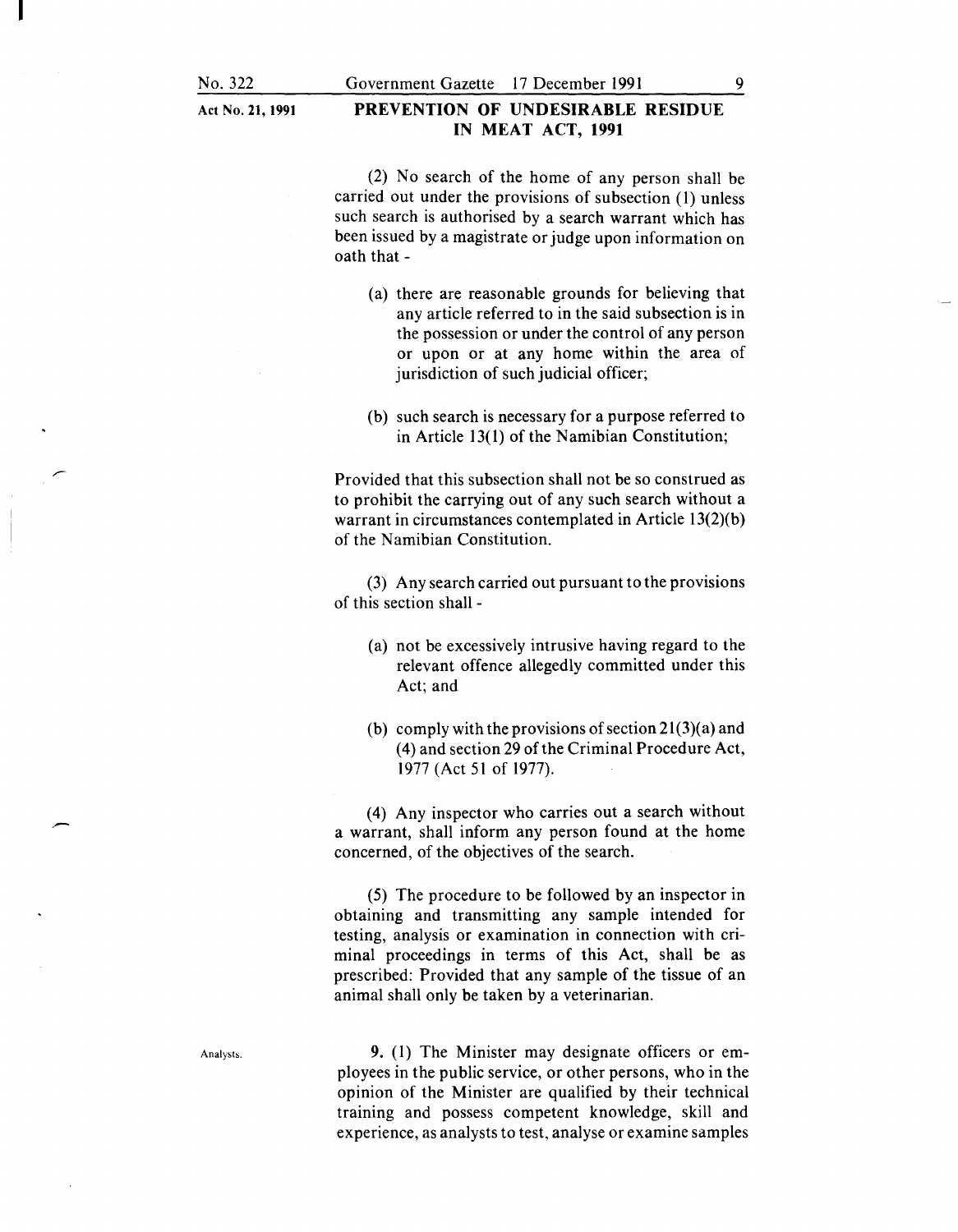of substances, meat, meat products or any other matter which may be or is required to be tested, analysed or examined in terms of this Act.

(2) An analyst who is not an officer or employee in the public service shall receive such remuneration and allowances as the Minister may determine in consultation with the Public Service Commission.

(3) An analyst shall, for the purpose of testing, analysing or examining any sample or reporting the result, employ or use such methods or forms or complete such certificates or reports as may be prescribed, and shall be vested with such other powers, duties or functions as may be prescribed.

**(4)** Any test, analysis or examination of a sample by an analyst shall be conducted in a prescribed laboratory.

Preservation of secrecy.

**10.** No person shall disclose to any other person any information acquired by him or her in the performance of his or her duties in terms of this Act relating to the business of any person, except for the purposes of the performance of his or her duties under this Act or when required to do so by any court or under any law.

Offences and penalties.

#### **11.** Any person-

- (a) who contravenes any provision of section 3, 4 or 5;
- (b) who refuses or fails to reply to any question put to him or her by an inspector in the exercise of his or her powers in terms of this Act, or in reply to such a question makes any statement or representation knowing it to be false or not knowing or believing it to be true;
- (c) who obstructs or hinders an inspector in the exercise of his or her powers or the performance of his or her duties in terms of this Act;
- (d) who falsely represents himself or herself to be an inspector,

shall be guilty of an offence and on conviction be liable -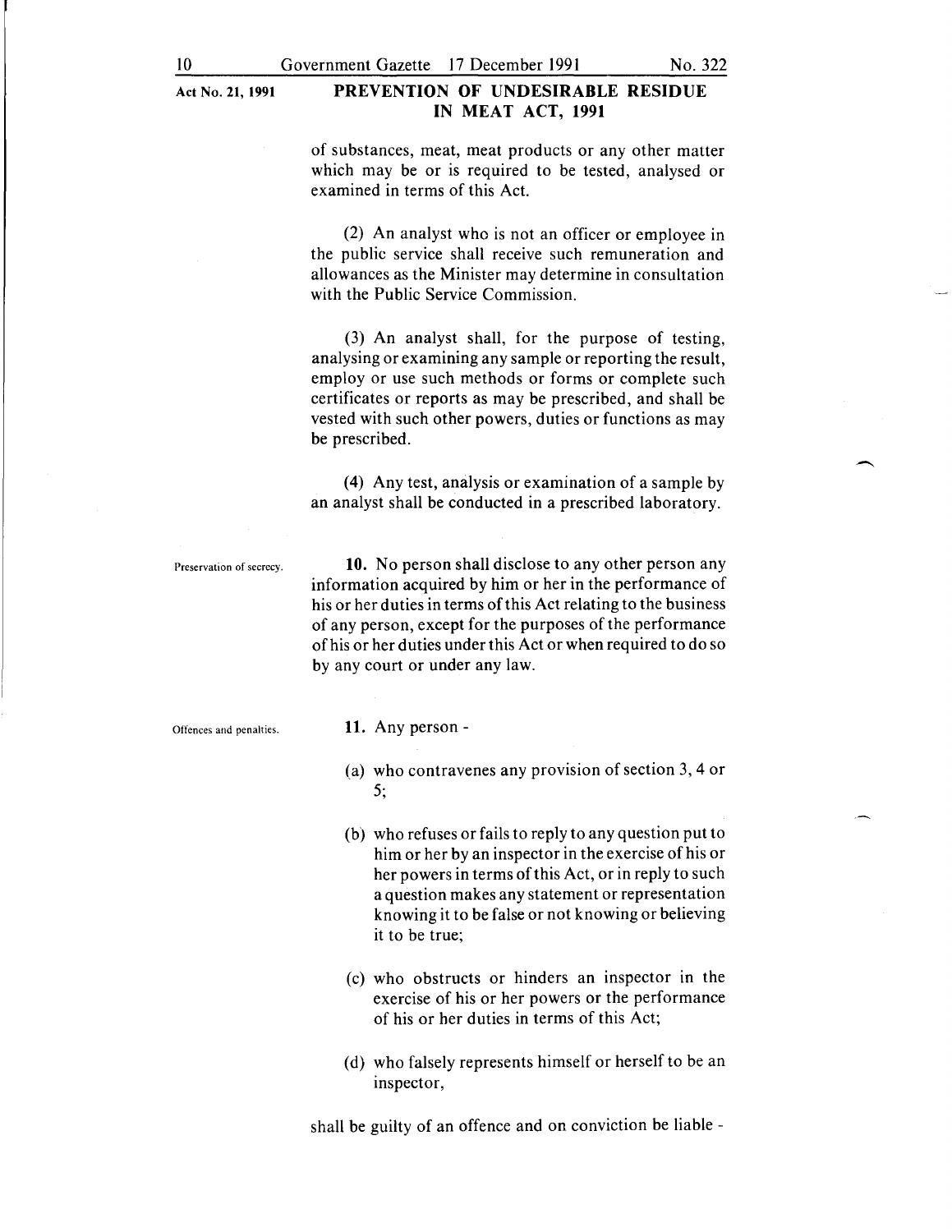strates' court.

Proof and presumptions.

|  |  |  | Act No. 21, 1991 |  |
|--|--|--|------------------|--|
|--|--|--|------------------|--|

#### PREVENTION OF UNDESIRABLE RESIDUE IN MEAT ACT, 1991

- (i) on a first conviction, to a fine not exceeding R2 000 or to imprisonment for a period not exceeding six months or to both such fine and such imprisonment;
- (ii) on a second conviction, to a fine not exceeding R4 000 or to imprisonment for a period not exceeding one year or to both such fine and such imprisonment;
- (iii) on a third or subsequent conviction, to a fine not exceeding R8 000 or to imprisonment for a period not exceeding two years or to both such fine and such imprisonment.

Jurisdiction of magi-12. Notwithstanding anything to the contrary in any law contained, a magistrates' court shall have jurisdiction to impose any penalty provided for in section 11.

> 13. In any prosecution under this Act it shall, unless the contrary is proved, be presumed that -

- (a) any instrument used in the taking of a sample in terms of this Act and the container in which it was placed for the delivery or transmitting of such sample to an analyst, was free of any substance or contamination which could have influenced the results of such test, analysis or examination;
- (b) any substance or any tissue, blood or discharge of a prescribed animal, or meat or meat product, at the time a sample thereof is taken in terms of this Act, is in the same condition or possesses the same properties as such sample.

Defects in form. 14. A defect in the form of a notice, certificate, report or other document issued, made or furnished in terms of this Act shall not lead to invalidity or be a ground for exception in legal proceedings, provided the requirements for such a notice, certificate, report or other document are substantially complied with and its meaning is clear.

-

Restriction of liability. 15. No person, including the State, shall be liable in respect of anything done in good faith in the exercise or performance of a power or duty conferred or imposed by or under this Act.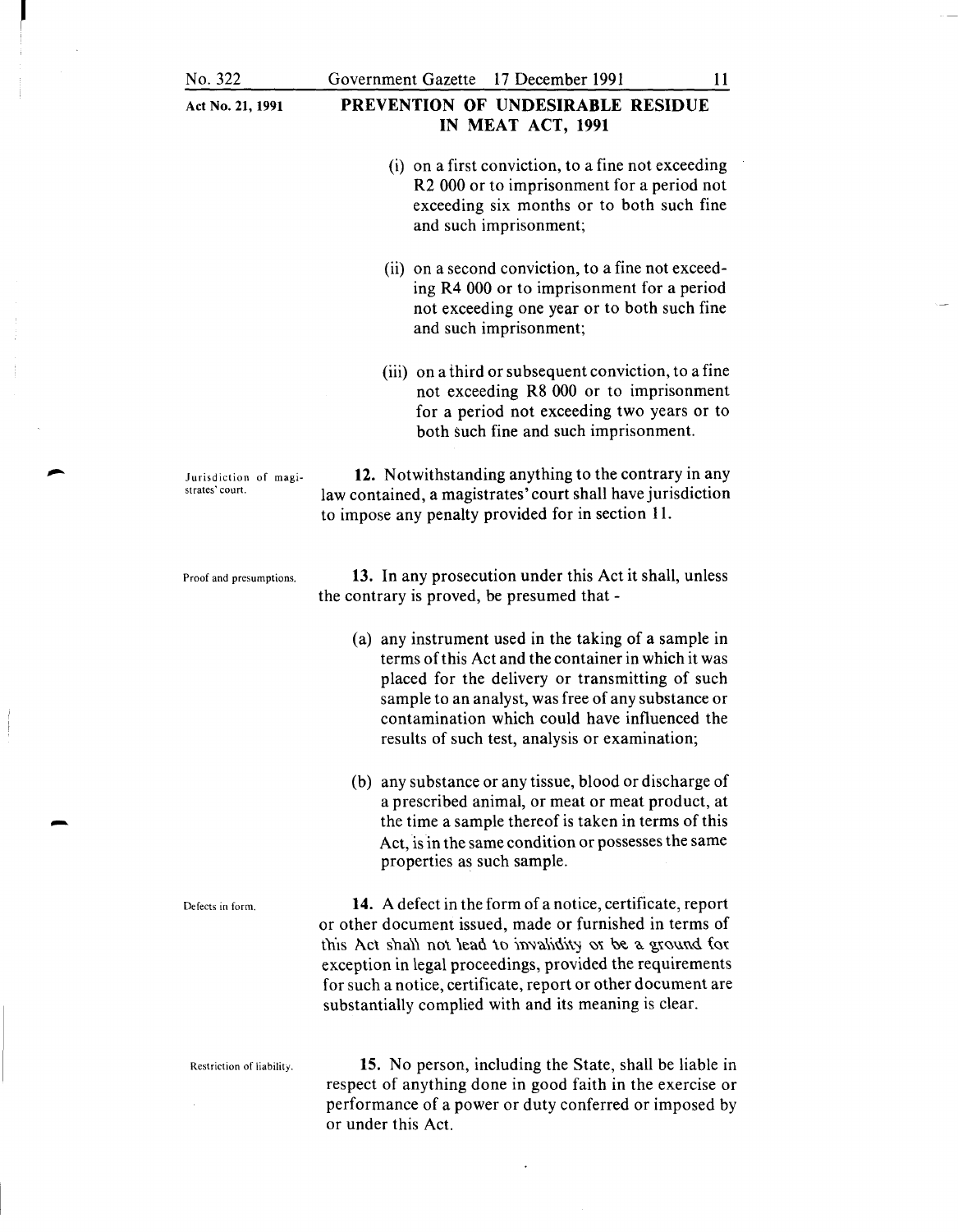$\overline{\phantom{1}}$ 

| PREVENTION OF UNDESIRABLE RESIDUE<br>Act No. 21, 1991<br>IN MEAT ACT, 1991 |                                                                                                                                                                                                                                                                                                            |
|----------------------------------------------------------------------------|------------------------------------------------------------------------------------------------------------------------------------------------------------------------------------------------------------------------------------------------------------------------------------------------------------|
| Regulations.                                                               | 16. (1) The Minister may make regulations -                                                                                                                                                                                                                                                                |
|                                                                            | (a) in relation to any matter which in terms of this<br>Act is required or permitted to be prescribed;                                                                                                                                                                                                     |
|                                                                            | (b) to regulate the manufacture or marketing, of any<br>Group I or Group II or Group III substance in<br>terms of this Act;                                                                                                                                                                                |
|                                                                            | (c) providing for the keeping of registers in relation<br>to the administration of Group I or Group II or<br>Group III substances and the manufacture or<br>marketing of such substances;                                                                                                                  |
|                                                                            | (d) the purposes for and the manner in which any<br>Group II substance may be administered to pre-<br>scribed animals;                                                                                                                                                                                     |
|                                                                            | (e) the marking of prescribed animals to which any<br>Group I or Group II or Group III substances have<br>been administered;                                                                                                                                                                               |
|                                                                            | (f) prescribing the requirements to be complied with<br>by any person who sells or otherwise disposes of<br>any prescribed animal to which any Group I or<br>Group II or Group III substances has been<br>administered;                                                                                    |
|                                                                            | (g) conferring upon or assigning to inspectors such<br>other powers and functions as the Minister may<br>deem fit,                                                                                                                                                                                         |
|                                                                            | and, in general, with regard to any matter which the<br>Minister may consider necessary or expedient to prescribe<br>or regulate in order to attain or further the objectives of<br>this Act, and the generality of this provision shall not be<br>limited by the preceding paragraphs of this subsection. |

(2) Different regulations which differ in the respects deemed expedient by the Minister, may, subject to the provisions of this Act, be made under subsection (1) in respect of different Group I or Group II or Group III substances or different kinds of prescribed animals.

(3) A regulation may prescribe penalties for any contravention of or failure to comply with its provisions,